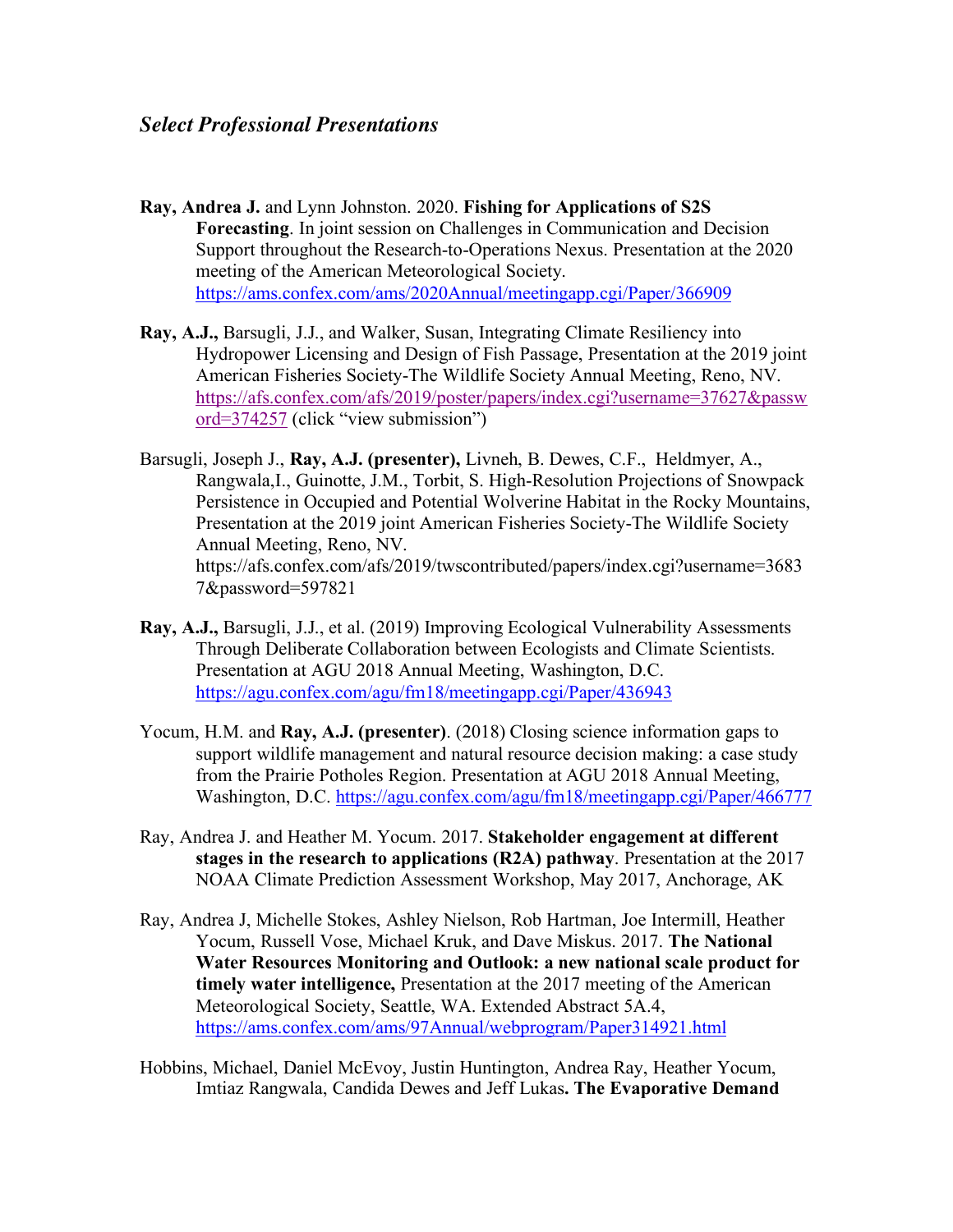**Drought Index (EDDI): a New Drought Monitoring and Early Warning Tool,** Presentation at AMS 2017.

- Ray, A.J. and Joseph Barsugli, Sue Walker, Josh Gange, Sean McDermott, Sage Lagron. Hydropower Licensing as a Bridge between Climate Science and Applications: **Creating Actionable Science for Regulatory Decisionmaking,** # PA33D-04: AGU 2016, San Francisco, CA. https://agu.confex.com/agu/fm16/meetingapp.cgi/Paper/189401
- Lagron, Camille Sage, Andrea J. Ray, and Joseph J. Barsugli. 2016. **Anticipating impacts of climate change on fish habitat to support decisionmaking in hydropower licensing: a climate risk study for the Hiram Dam, Saco River, ME**. # PA43B-2195: AGU Annual Meeting, San Francisco, CA. https://agu.confex.com/agu/fm16/meetingapp.cgi/Paper/166729
- Ray, Andrea J. Invited panelist, Panel on **Needs for and Scientific Feasibility of Local & Regional Seasonal Precipitation Predictions**. 2016 NOAA Climate Prediction Assessment Workshop, March 2016, Burlington, VT.
- Ray, AJ. 2016. **Research to Applications in Action: Some examples from PSD-ESRL** Presentation at the 2016 NOAA Climate Prediction Assessment Workshop, March 2016, Burlington, VT.
- Ray, AJ, Amy Symstad, Brian Miller, Nicholas Fisicheli, Gregor Schuurman, Jonathan Friedman, Erika Rowland. 2015. **Scaling Climate Change Adaptation in the Northern Great Plains through Regional Climate Summaries and Local Qualitative-quantitative Scenario Planning Workshops**, in session: Global Change Scenarios for the United States: Current Activities and Future Directions in Content and Methods For Research, Assessment, and Decision Support I. AGU 2015 Annual Meeting, ePoster GC21E-05. https://agu.confex.com/agu/fm15/meetingapp.cgi/Paper/83670
- Ray, AJ, and Gregg M. Garfin. 2016. **Assessing the continuum of applications and societal benefits of US CLIVAR science**. AGU 2015 Annual Meeting, ePoster GC11A-1017. https://agu.confex.com/agu/fm15/meetingapp.cgi/Paper/67262
- Metivier, Deanna, H.M. Yocum, and AJ Ray. 2016. **State Wildlife Action Plans as Tools for Adapting to a Continuously Changing Climate**. AGU Annual meeting 2015. GC11A-1017 https://agu.confex.com/agu/fm15/meetingapp.cgi/Paper/63760
- Ray, A.J. 2015. **User studies: Integrating social science to create usable weather knowledge***.* Presentation at the Association of American Geographers (AAG) Annual meeting, April 2015, Chicago, IL
- Ray, AJ, Walker, Susan, Trainor, Sarah, and Cherry, Jessica. 2014. **Hydropower licensing and evolving climate: climate knowledge to support risk assessment**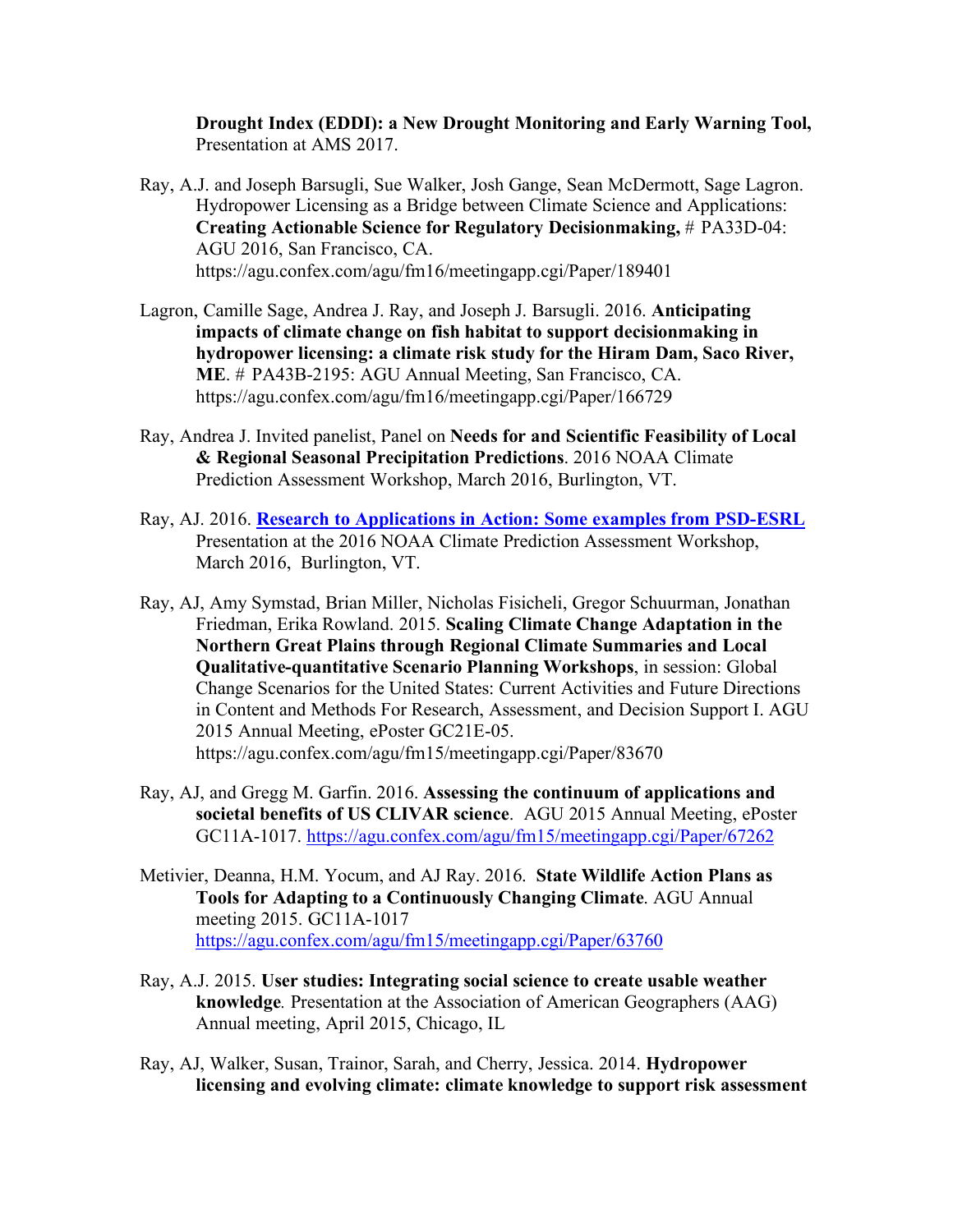**for long-term infrastructure decisions**. AGU 2014 Annual Meeting, ePoster GC53A-0497. https://agu.confex.com/agu/fm14/meetingapp.cgi - Paper/25113

- Ray, AJ, McNie, E, Averyt, KB, Morisette, J, Derner, Justin, Ojima, Dennis, Dilling, L, and Barsugli, J. 2014. **Interagency collaboration in the Rocky Mountains and Great Plains: Federal-university climate service networks for producing actionable information for climate change adaptation**. AGU 2014 Annual Meeting, ePoster PA41A- 4026. https://agu.confex.com/agu/fm14/meetingapp.cgi - Paper/23747
- Ray, AJ, Bob Means, B Liebmann, N Carr, 2013. **Management and Wyoming Basin Rapid Ecoregional Assessment: A Science--Management Partnership to Inform Public Land Management under Changing Climate Conditions***,* in Public Affairs session "The Policy-Science Interface for Land Management in a Changing Climate," http://www.esrl.noaa.gov/psd/people/andrea.ray/Ray\_AGU2013\_poster\_GC11B 0984\_final
- Dilling et al, 2013. **The Dynamics of Vulnerability and Implications for Climate Change Adaptation: Lessons from Urban Water Management**, Poster at 2013 AGU, in session on "Climate change effects on natural hazards: science, communication and policy.
- Ray, AJ, JT Morisette, DS Ojima. 2012. **Joint Applications Pilot of the National Climate Predictions &Projections Platform and the North Central Climate Science Center: Delivering climate projections on regional scales to support adaptation planning**, Fall 2012 AGU, see http://fallmeeting.agu.org/2012/eposters/eposter/b33e-0566/
- Ray, Andrea J., D. Anderson, R. B. Rood, and J. J. Barsugli. 2011. **Delivering climate projections at regional scales to support adaptation planning: a new NOAA effort.** AMS Practical Solutions for a Warming World: AMS Conference on Climate Adaptation, July 2011, Ashville, NC https://ams.confex.com/ams/19Applied/webprogram/Paper190496.html
- Ray, Andrea. J., Joseph J. Barsugli, Klaus E. Wolter, Jon K. Eischeid. 2010. **NOAA Rapid-Response Climate Assessment to Inform the FWS Status Review of the American Pika**. Fall 2010 AGU, http://abstractsearch.agu.org/meetings/2010/FM/GC51D-0790.html
- Barsugli, Joseph J. Andrea J. Ray, Klaus E. Wolter, Jon Eischeid. 2010. **Climate Projections for Ecological Applications: The Case of the American Pika.** Presentation a The Wildlife Society annual meeting, Snowbird UT.
- Ray, A.J., 2008. **Climate Change in Colorado: Creating a Synthesis to Support Water Resources Management and Adaptation.** Climate Prediction Assessment workshop (CPASW), Norman, OK, March 2009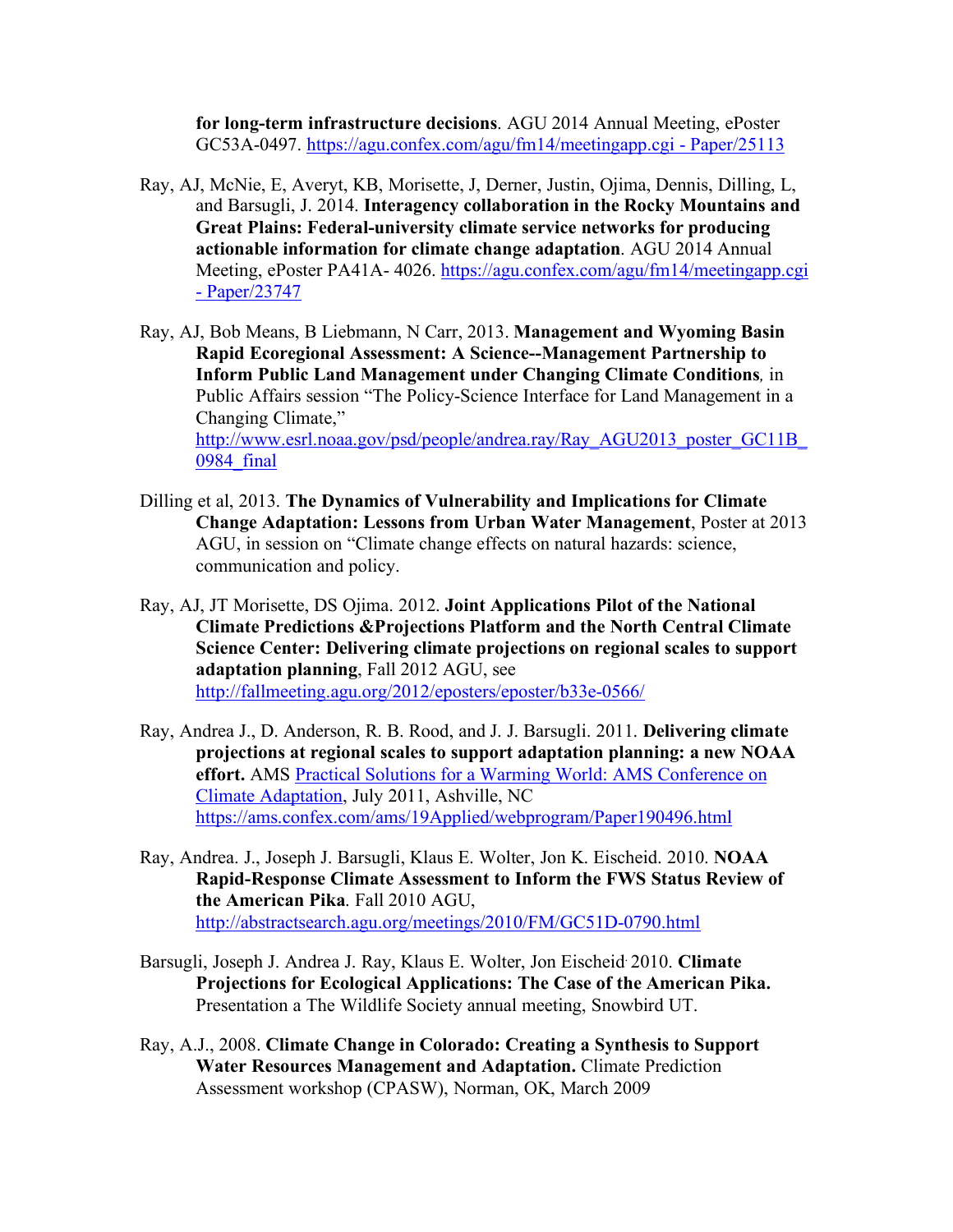- Ray, A.J. 2008. Lessons learned from the 2000s Western drought: Evolving linkages between research and services. Invited presentation at the NOAA Climate Diagnostics & Prediction Workshop/CLIVAR drought meeting in Oct 2008 in Lincoln, NE.
- Ray, AJ. *Challenges for managing water resources in mountainous regions*, Invited presentation at the Mountain Hydroclimate & Water Resources Workshop, NASA, NOAA, Boulder, CO, Oct. 17-19, 2007.
- Ray, AJ. 2007. IPCC Fourth Assessment Report: Physical Basis of Climate Change and Adaptation, Impacts and Vulnerability invited presentations to the Colorado River Water Conservation District: State of the River meeting, May 16, 2007, Frisco, CO; and to the Utah Water Users Association, Salt Lake City, UT, December 3, 2007.
- Ray, AJ. 2007. **Integrated and Adaptive Reservoir Management in the Context of Hydroclimatic Variability: a Case Study of the Gunnison Basin, Colorado***,* Eos Trans. AGU, 88(52), Fall Meet. Suppl., Abstract H24A-02.
- Barsugli, JJ, AJ Ray, Thomas Hamill. 2007. **Integrating Assessments of User Needs With Intraseasonal Forecast Research: Developing User-centric Tools for Reservoir Management**, Oral presentation at the CPASW, Seattle, WA, 2007. http://www.esrl.noaa.gov/psd/people/andrea.ray/Barsugli\_CPASW\_2007\_final
- Ray, A.J. and D. Kenney. 2007. **Critical challenges in incorporating climate into management of the Colorado River.** Presentation at the AMS Second Symposium on Policy and Socio-economic Research, 2007 AMS Annual Meeting, San Antonio, TX, January 2007.
- Ray, A.J., D.L. Lettenmaier, and R. Lobato Sanchez. 2007. **Intraseasonal to Interannual hydrologic forecasting for Mexico: new products and forecasts and their potential uses.** Proceedings of the 2006 North American Drought Monitor Meeting, Mexico City, MX, NOAA National Climatic Data Center.
- Ray, A.J., and J.L. Lowrey, 2006. *Uses and needs for climate information by municipal water providers on the Front Range of Colorado.* Presentation at the NOAA Climate Prediction Assessment Workshop, March 21-24, 2006, Tucson, AZ.
- Ray, AJ. 2006. Climate Products and Forecasts: Resources for Understanding Climate and How They Can be Utilized. Presentation at the "Water, Drought, and Wyoming's Climate Workshop,"October 5, 2006, Laramie, WY.
- Ray, A.J. **The North American Monsoon: an opportunity for regional science to serve society,** in session on "Drought, Water Supply, Fire: How Does Regional Science Serve society?" Oral presentation at the 2004 Annual Meeting of the Association of American Geographers, Philadelphia, PA, March 14-19, 2004.abstract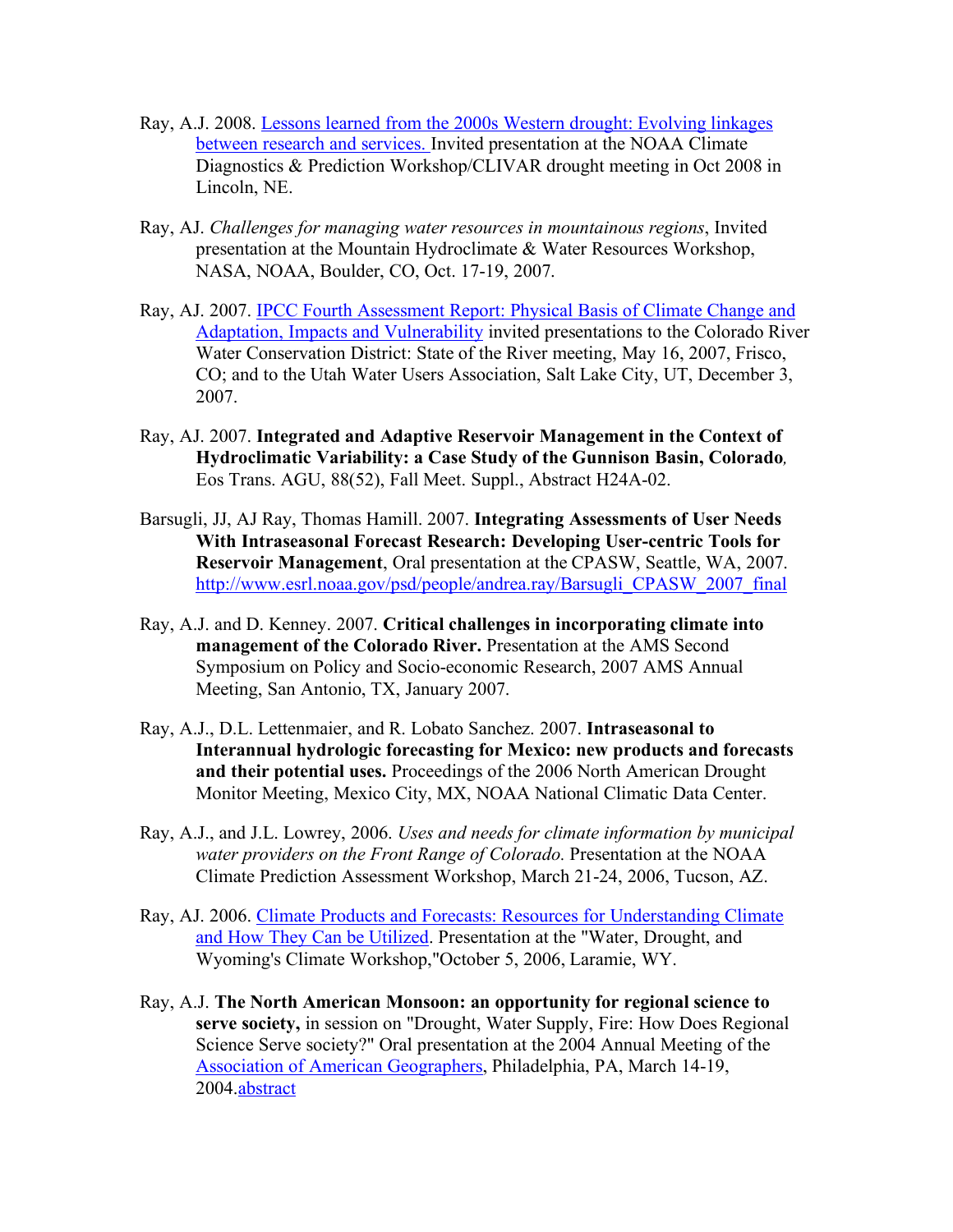- Ray, A.J. 2004. **What the 2002 drought revealed about user needs for Western regional climate services,** 2004 Annual Meeting of the American Meteorological Society, Seattle, WA, January 2004. abstract
- Ray, A.J. 2003. **Climate information and multipurpose water management in the Gunnison Basin, Colorado: A user study approach.** Seminar presented to the NCAR Environment and Societal Impacts Group, April, 2002.
- Ray, A.J. 2002. What the 2002 drought revealed about user needs for Western regional climate services, Poster Presentation at the 2004 Annual Meeting of the American Meteorological Society, Seattle, WA, January 2004.
- Ray, A.J., R.S. Webb, and R.S. Pulwarty 2003. **A user study approach for identifying needs for regional climate services.** 2003 AMS Annual Meeting, Long Beach, CA. abstract
- Ray, A.J. and R.S. Pulwarty 2002. **Incorporating climate information in water resources management: What do we know and what do we need to know?** In session on "Incorporating ClimateVariability information in Water Resources Decision making," chaired by Rajagopalan and Bradley at the Annual Meeting of the American Geophysical Union, San Francisco, CA. abstract
- Ray, A.J., and R.S. Pulwarty. 2002. **Incorporating climate information inwater resources management: What do we know and what do we need to know?"** NOAA Climate Prediction Assessment Workshop, Oct 2002, Alexandria, VA.
- Ray, A.J. 2001. **Geographical concepts in a regional case study: Climate variability and water management in western Colorado.** Session on 'Asserting Geography in the "New" Place-based science,' session organizers, Barbara Morehouse and Melinda Laiturito. 2001 Annual Meeting of the Association of American Geographers, New York, NY, 27 Feb-3 March, 2001.>abstract
- Ray, A.J., and R.S. Webb. 2000. **Demand-side perspective on climate services for reservoir management.** Climate Diagnostics and Prediction Workshop, Palisades, NY, 23-27 October 2000. abstract.
- Ray, A.J. Robin S. Webb, and John Wiener, 2001. **Analysis current uses and user needs for water management in the Interior West.** a poster for the AMS annual meeting, January 2001, Albuquerque, NM abstract.
- Ray, A.J., and R.S. Webb, 2000. **CDC Experimental Climate Services: some perspectives from current activities,** presentation at the NOAA Applied Research Centers meeting, March 20-23, 2000, Palisades, NY abstract.
- Ray, A.J., 2000. **Seasonal forecasts and water management in the Upper Colorado Basin: using climate information to assist ecosystem management** an oral